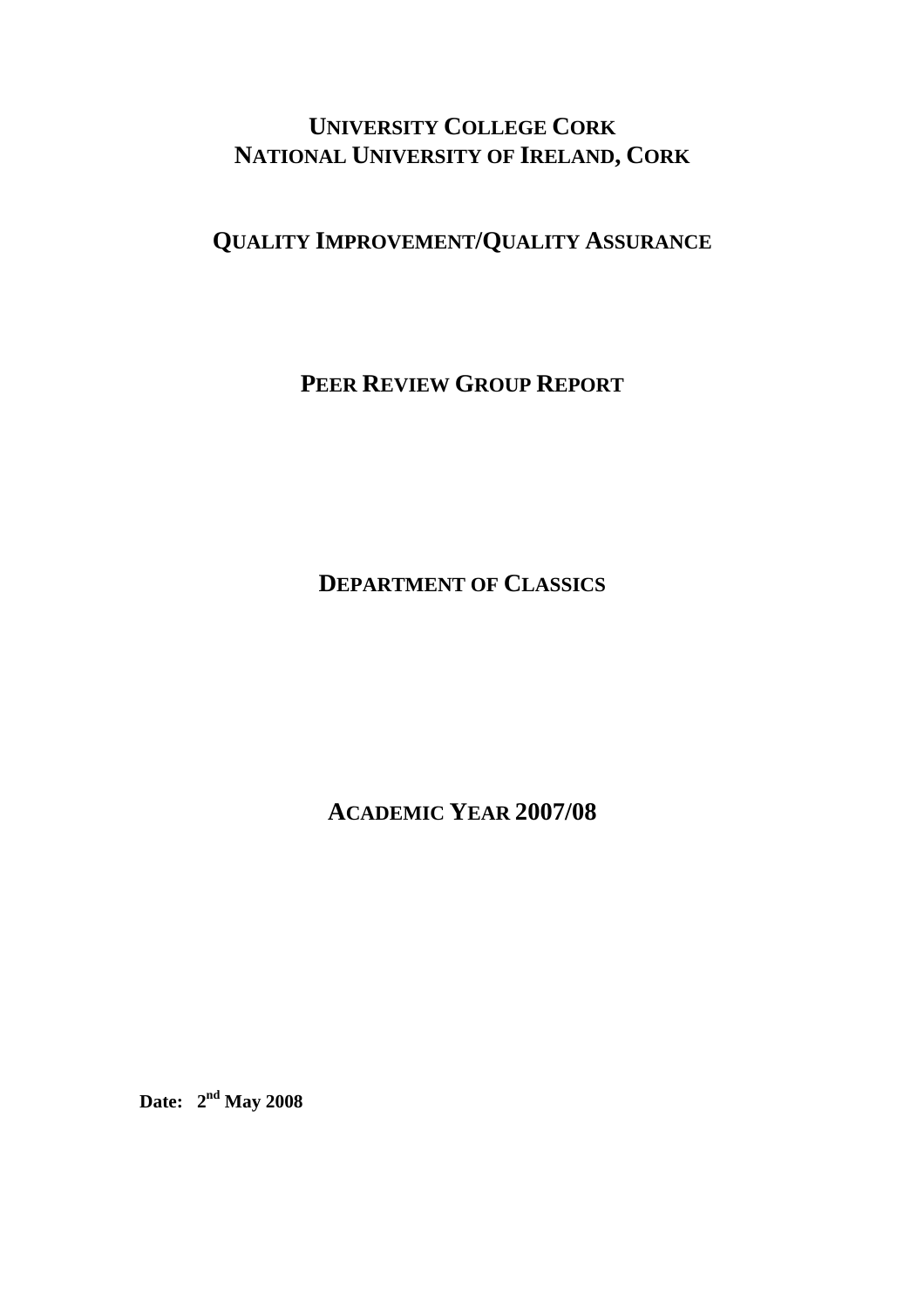# **Members of Peer Review Group**

Professor Mark Humphries Professor of Ancient History, Swansea University, UK

*(Chair)*

Professor Anna Chahoud Professor of Latin, Trinity College Dublin

Ms. Rosalie Moloney School Principal, Cork

Professor Alan Titley Department of Modern Irish, UCC

Professor Kathy Hall Department of Education, UCC

# **TIMETABLE OF THE SITE VISIT**

The timetable for the Site Visit is attached as Appendix A.

#### **PEER REVIEW**

#### **METHODOLOGY**

Each meeting was preceded by the formulation of specific questions to be addressed to UCC representatives by individual members of the Peer Review Group in the course of the proceedings. During the proceedings members of the Peer Review Group took detailed notes that formed the basis for the present report. Each session was reviewed at some stage during the day. Requests for additional information (e.g. Students Handbooks) were dealt with promptly and efficiently by the Quality Promotion Unit. All members of the Peer Review Group contributed to all meetings, to the drafting of the recommendations for improvement, and to the drafting of the final report. The report was drafted initially on site during the visit and was finalised by e-mail communications immediately following the review visit.

#### **SITE VISIT**

The timetable was comprehensive and covered all the areas that would be expected in such a review, although time constraints ensured a busy schedule, and we found that some of the time allocations were rather tight. The visit to the Library facilities and meetings with staff,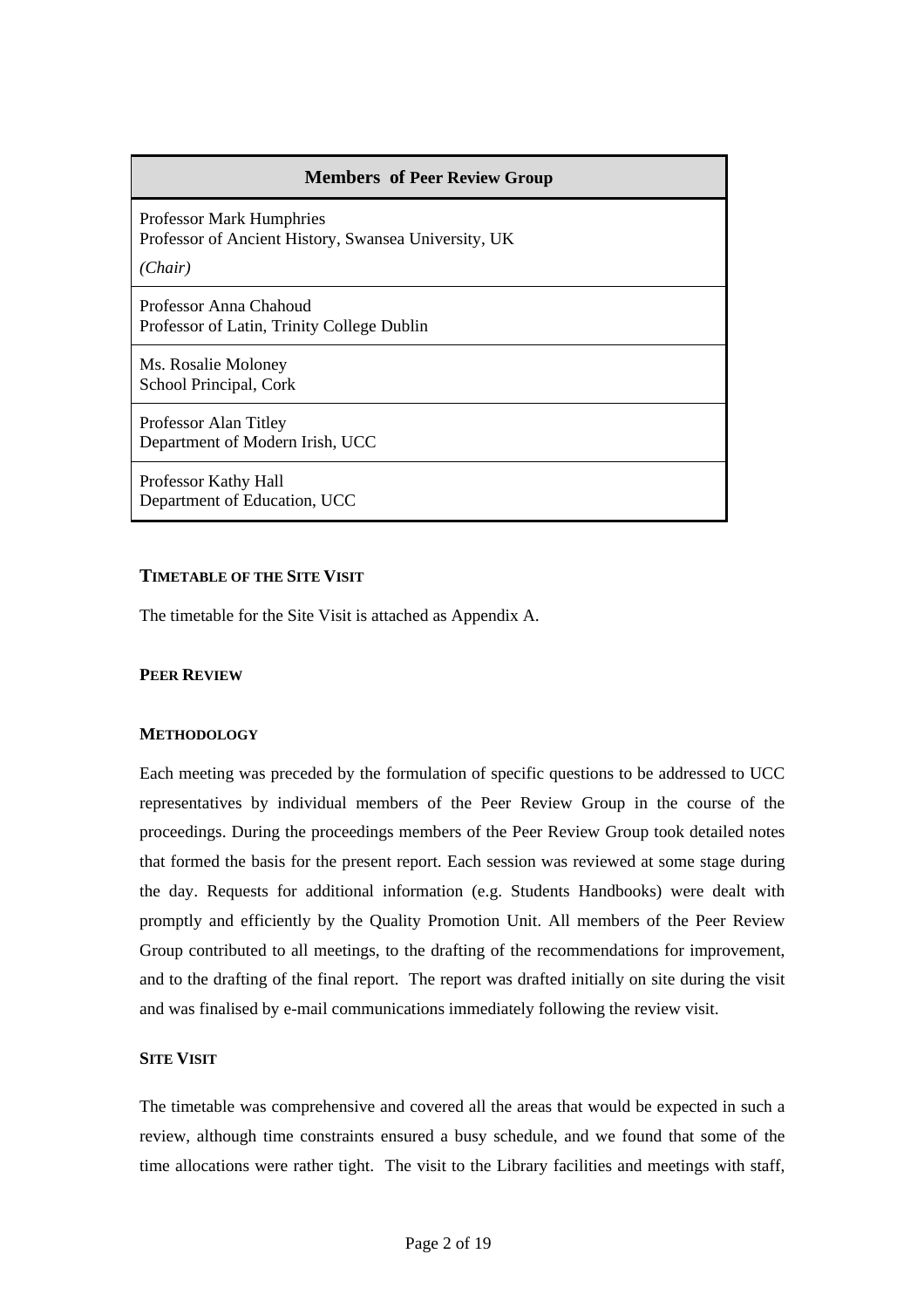students and officers of the University all assisted in informing the reviewers of the current situation of the department.

We note, however, our disappointment at the fact that the Registrar was unable to meet the Peer Review Group, especially in view of the fact that his predecessor had equally been unable to participate in the previous Quality Review in 2002. The Quality Promotion Unit facilitated a response by forwarding the Peer Review Group's questions to the Registrar in writing at the end of the exercise; these questions invited comments on the following issues:

- (i) the future of Classics, including the future of the Chair in Greek and Latin;
- (ii) criteria for evaluating the success of the Classics Department;
- (iii) policy on sabbatical leave, especially in relation to the University mission statement concerning excellence in research;
- (iv) implications for Teaching and Learning in a Department teaching three distinct subjects (Greek, Latin and Greek and Roman Civilization);
- (v) potential for growth in numbers of postgraduate students;
- (vi) University's responsibility in the response to, and implementation of, the Peer Review Group's recommendations;
- (vii) the Registrar's and Vice-President for Academic Affairs' philosophical position on the role of Classics in the Institution.

The Registrar's response came four weeks later, on 8 April 2008, and much as we were pleased to acknowledge it - along with the complementary clarifications offered by the Quality Unit concerning point (vi) - we regret that detailed discussion of the Registrar's comments among the members of the Peer Review Group has not been possible at such a late stage. Our reaction to some key points is incorporated in the present report.

In general we were satisfied with the representation of other categories at UCC, although we noted with concern that two representatives of the University Management Group were unable to be present for the full time allocated to their meeting with the Peer Review Group.

It was especially regrettable that Professor Keith Sidwell, officially the Head of the Department of Classics, was unavailable to meet with the reviewers. Prior to formal implementation of the Quality Review of the Department, he had applied for, and been granted, sabbatical leave. This circumstance raises doubts as to the clarity of information made available to the Department concerning the precise time framework for the Review, and wider concerns for the University as to the suitability of allowing sabbatical leave to senior staff for a Review period. As it happened, Professor Sidwell was not present during the visit of the Peer Review Group. We requested to speak with him on the telephone, an opportunity that was readily afforded by the Quality Promotion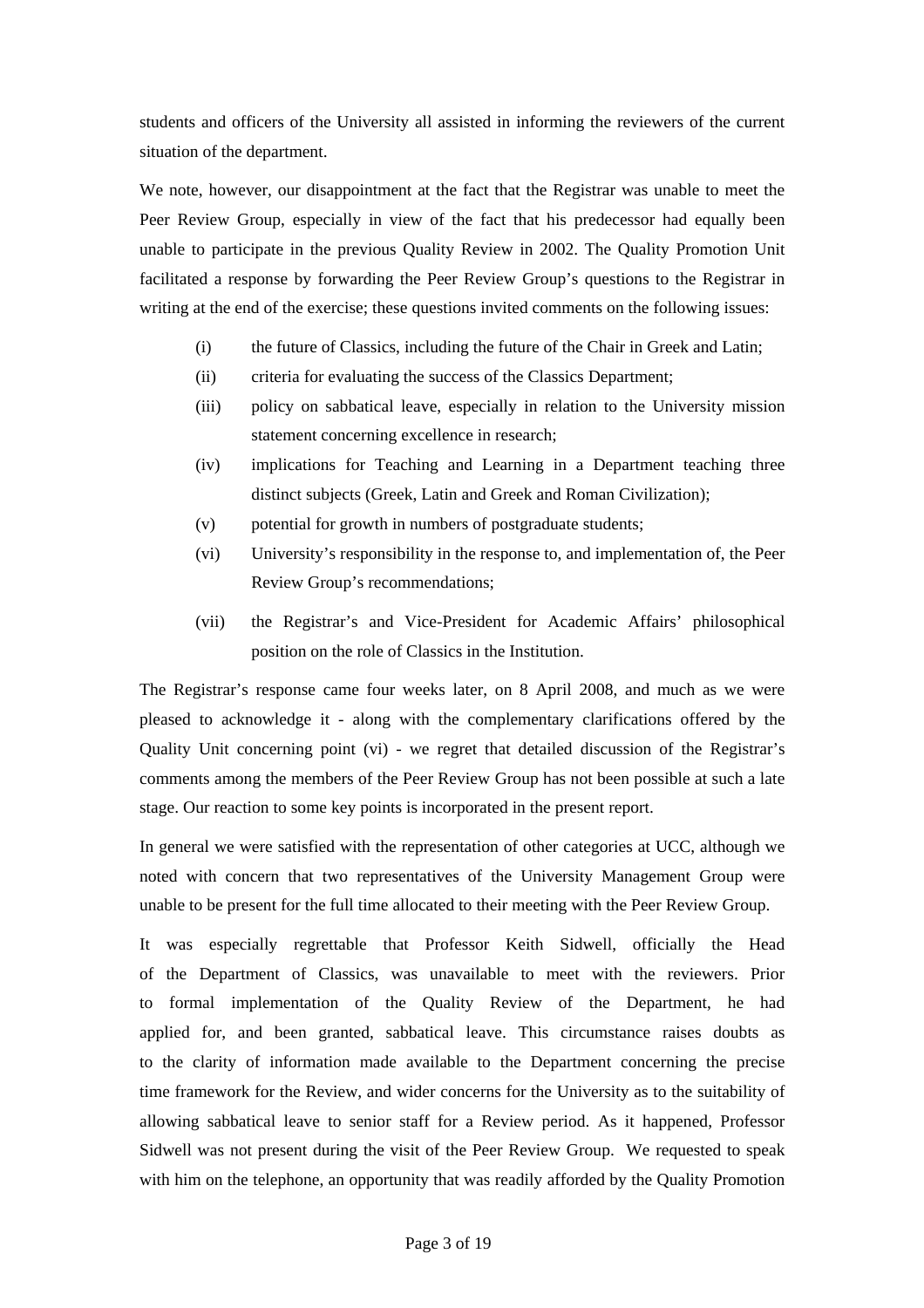Unit in collaboration with the Department and that proved to be most valuable to the exercise. We wish to acknowledge this opportunity with grateful thanks.

# **PEER REVIEW GROUP REPORT**

While the Peer Review Group concentrated on the review period 2002–2008 it also considered the longer-term history of the Department and the extent to which this has informed Departmental culture in terms for instance of staffing, teaching and learning, and research activity. It is clear that for much of its history the Department of Classics at UCC has experienced problems of staffing, curriculum development, and strategic planning. Since 1998, with the re-establishment of the Chair in Greek and Latin, the Department has visibly had a more coherent strategy overall. Evidence for this is provided by a number of facts: the Summer School in Greek and Latin; the Centre for Neo-Latin Studies and its associated activities including the Neo-Latin seminar, postgraduate students and a programme of research and publication that will shortly come to fruition; collaboration with other Departments; the impressive research output of some staff; the continued and sizable number of students who take Greek and Roman Civilisation particularly in First Year; the high standard of teaching and learning indicated by the exceptionally positive reports from external examiners and by the enthusiastic responses of present and past students; promotion of Departmental research through the hosting of international conferences; and a renewed general sense of purpose and direction in the Department. Largely owing to staffing uncertainties and questions of institutional support, the Department's capacity for strategic planning at present is limited; consequently, the recommendations for improvement made by the Peer Review Group address the University as well as the Department.

# **OVERALL ANALYSIS**

# **Self-Evaluation Report**

The Self-Evaluation Report gave some causes for concern about the Department in respect of the level of staffing and of institutional support and these particular issues informed the activity of the Peer Review Group. We were pleased to note, however, that during the site visit our view of the Department's fortunes - and, indeed, the Department's own view of its situation - gave grounds for more optimism than might have been surmised from the Selfevaluation Report. In general, we noted a tendency on the part of the Department not to focus on its manifold strengths; in particular, we were able to identify, and would like to emphasise, a number of strengths which were neither mentioned in the self-evaluation SWOT analysis nor sufficiently emphasised throughout the Self-Evaluation Report.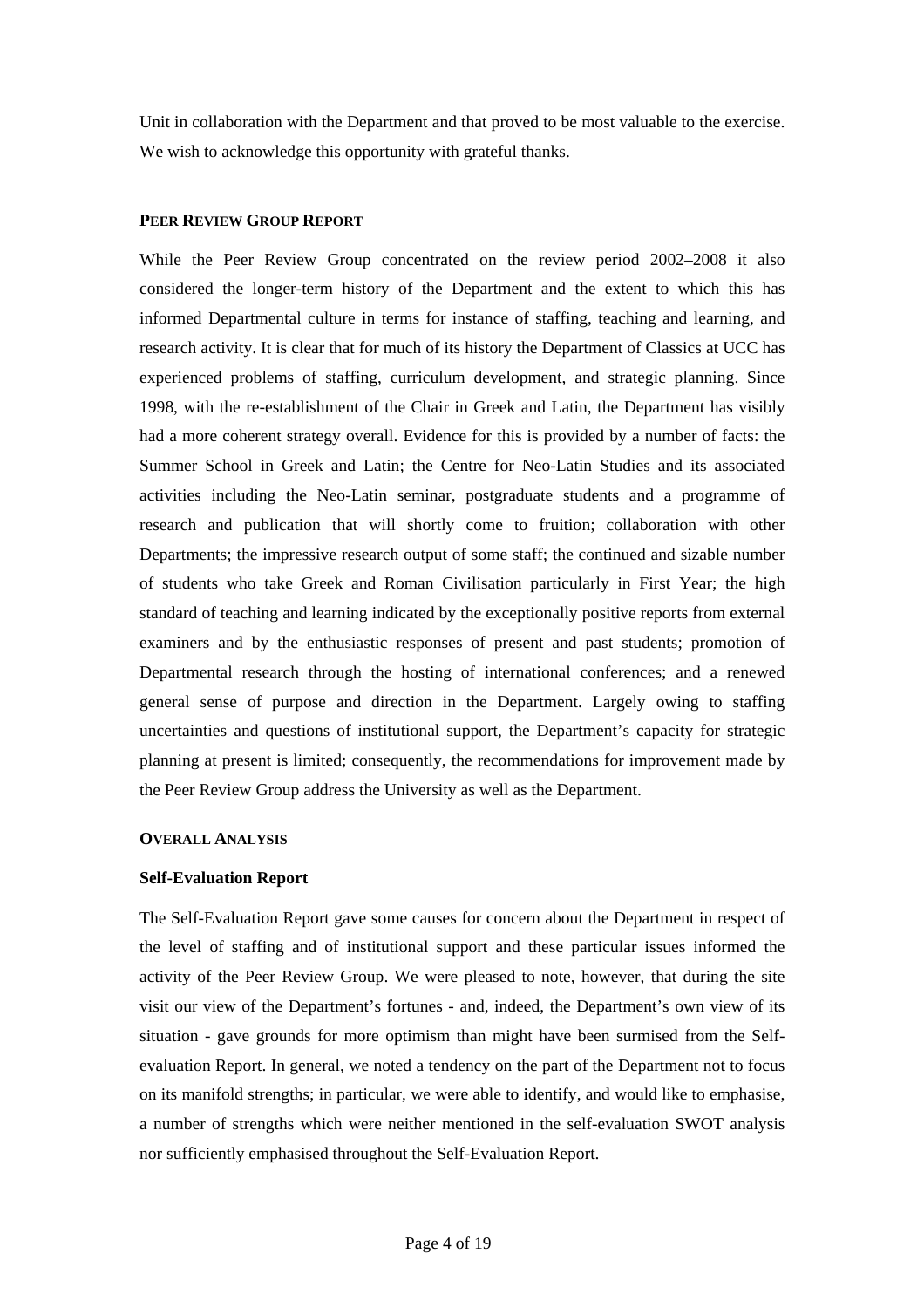# **SWOT Analysis**

# **Strengths**

We agreed with the five following strengths identified by the Department:

- 1. Good relations between staff;
- 2. Summer School flourishing financially and academically;
- 3. Relatively good student numbers in First Year Greek and Roman Civilization;
- 4. All staff engaged in major research projects;
- 5. All staff highly skilled and able to teach three subjects: Greek, Latin, Greek and Roman Civilization.

In addition, we would wish to draw attention to the following strengths as identified during the Peer Review Group's own information-gathering and deliberations:

- 1. Open and approachable character of staff members and of the Department as a whole;
- 2. Dynamic and inspirational quality of teaching;
- 3. Enthusiasm engendered in students;
- 4. International aspect of research;
- 5. Continuity of research activities and international significance of contributions made;
- 6. Library collection of Transmission and Transformation of Ancient World;
- 7. Flexibility as a measure of collective expertise;
- 8. Ability to organise significant international conferences;
- 9. Excellence of student handbooks, containing precise information on course contents and helpful methodological guidelines.

# **Weaknesses**

We agreed with the following weaknesses singled out in the self-evaluation SWOT analysis:

- 1. Low student numbers in language courses although it was noted that such small figures are in line with comparable courses in most Classics departments in Ireland and the UK;
- 2. Poor retention rate from First into Second Year among Greek and Roman Civilization students;
- 3. Lack of key specialisms (Greek history, Classical art history and archaeology) among staff within the Department.

We would like to add the following:

1. Lack of an efficient system of communication and collaboration with the Library, such as may be created with the appointment of a Departmental Library Liaison other than the Head of Department.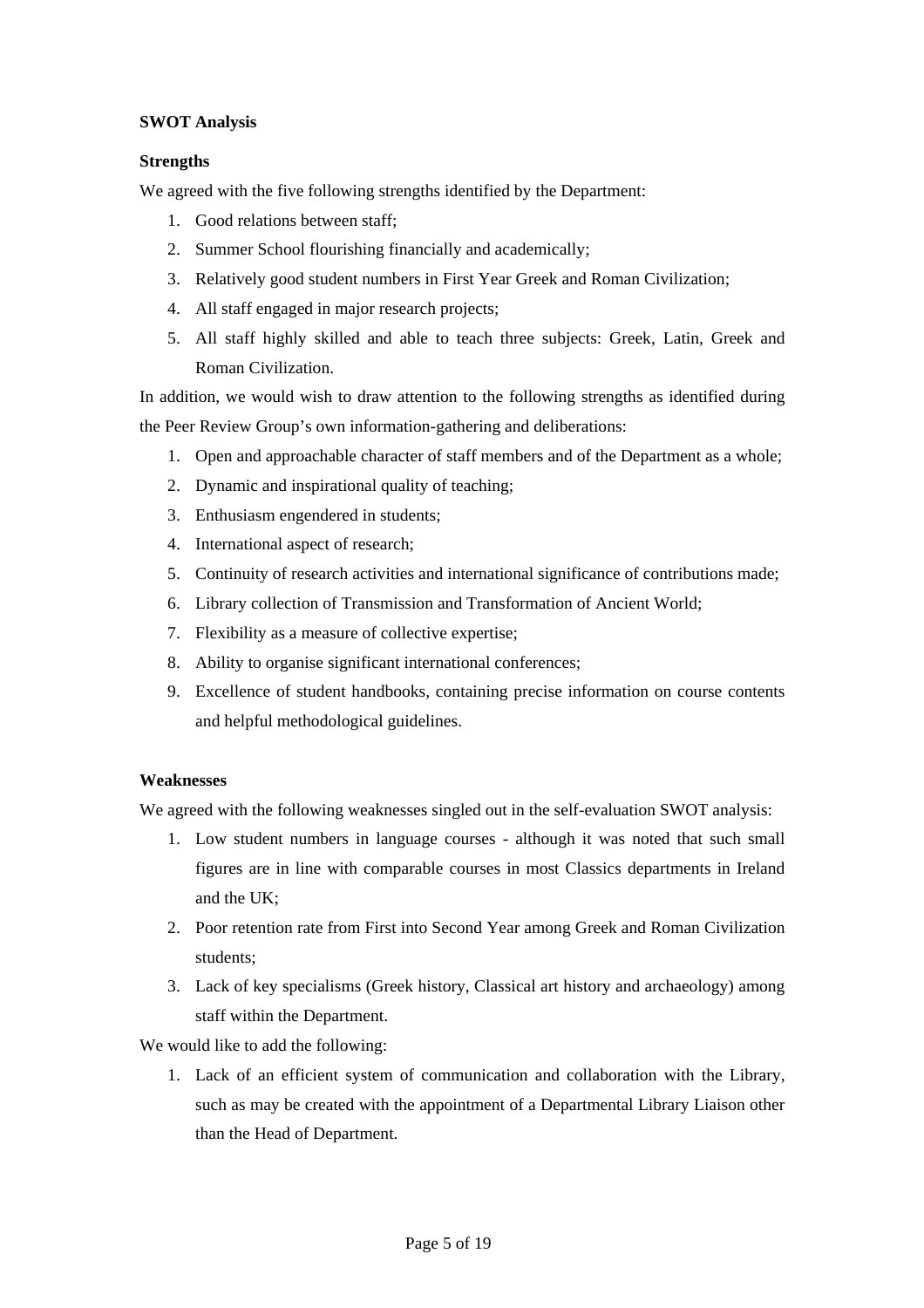# **Opportunities**

In response and in addition to the Department's analysis, we wish to single out the following:

- 1. 'Schoolification' as an opportunity to develop new relationships and to enhance the vitality of the Department's research culture and teaching and learning, leading to the reinvigoration of the Department's vision for the immediate and distant future;
- 2. Potential for cooperation and linkage with other undergraduate programmes (e.g. History of Art, Medieval History, Renaissances Studies);
- 3. Ability to provide fundamental training in language requirements for postgraduate programmes in cognate disciplines;
- 4. Potential of the Centre for Neo-Latin Studies to deliver significant benefits for the department as a whole in terms of both publications and research students;
- 5. Ability to provide major input in the continuation of the work of the Centre for Neo-Latin Studies and of the Neo-Latin seminar in cooperation with the SIF Chair of Renaissance Studies;
- 6. The strength of the Summer School raising the possibility of further development;
- 7. Potential for collaboration in scholarly work with academic units within and outside UCC;
- 8. Potential for joint appointments of academic staff with departments of cognate disciplines (e.g. History of Art);
- 9. Potential of the current proposed changes to the timetable for enhancing student fulltime equivalents while facilitating such natural subject combinations as have been proved to be successful in other institutions;
- 10. Active engagement with popular culture and contemporary perceptions of the classical world.

# **Threats**

- 1. Cessation of Evening Arts/Outreach programmes, which would further reduce student FTEs;
- 2. Failure to fill the Chair of Greek and Latin, which would diminish the standing of the discipline, lead to an impoverishment of the qualifications offered, enervate the remaining staff of the department, and lead to a lack of academic leadership within Classics both within the University and abroad;
- 3. Failure to appoint replacements for its two Tenure B lecturers, which would have serious consequences for the viability of undergraduate programmes;
- 4. Inaccurate and inappropriate measurement of the Department's research and scholarly activity by the University.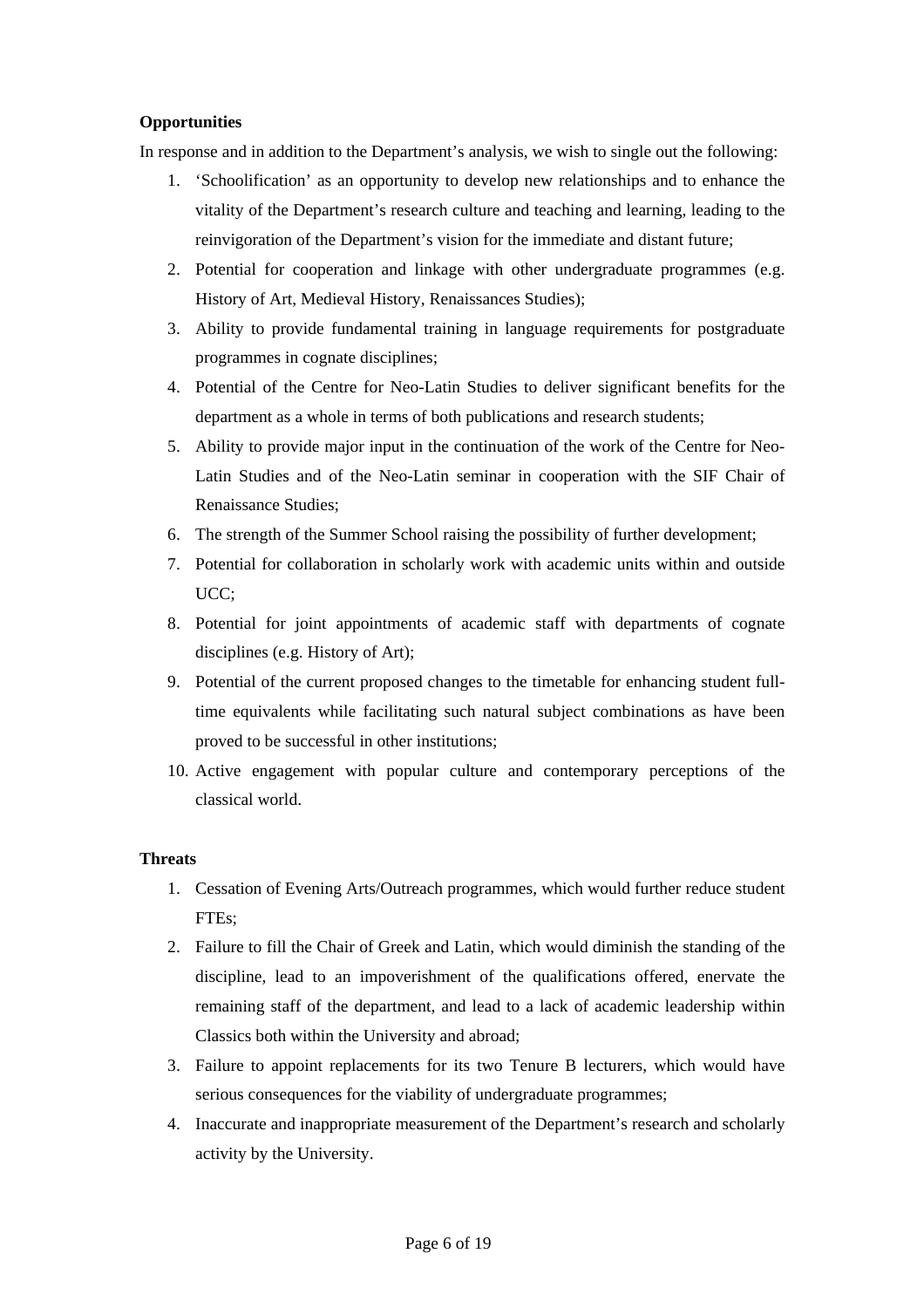#### **Benchmarking Exercise**

The decision by the Department to benchmark itself against Ancient Classics at NUIM was deemed to be appropriate owing to the comparability of the two departments in terms of staff complement, course offerings and institutional context (both Departments belong to NUI). The benchmarking exercise was carried out thoroughly and usefully highlighted areas where the Department of Classics at UCC might wish to develop. The exercise accurately identified the relative strengths and weaknesses of the two Departments in such a way as to give UCC Classics a useful indication of goals to which it might aspire and of the means through which these goals might be best achieved. It also highlighted problems and difficulties faced by Classics Departments elsewhere. This can be seen to have influenced the recommendations for improvements contained in the Self-Evaluation Report.

#### **FINDINGS OF THE PEER REVIEW GROUP**

## **Department Details, Organisation and Planning**

We were very impressed to see how seriously the Department has taken the recommendations put forward by the last Quality Review. Student handbooks are now available for the various levels of study of the three subjects taught in the Department - Greek, Latin, and Greek and Roman Civilization - containing detailed and neatly presented information about courses, and guidelines for the production of coursework. The Department has engaged in continued curriculum development during the review period, and offers a varied and engaging programme on which all students participating in the Review Process have commented favourably. The integration of the College language teacher into the physical space of the Department is a reflection of the valuable teaching role played by this member of staff. The Department is engaged in interdisciplinary activity in both teaching and research. We would also like to note the vital support and cohesion offered by the Departmental Secretary. Liaison with the Library should be improved urgently in order to give both staff and students the opportunity to make the most of the impressive collections acquired during the review period.

## **Teaching and Learning**

Classics as a discipline and as academic department plays a central role in the Faculty and the University. The high quality of teaching and learning in Classics at UCC is abundantly evident from the commitment of every single member of staff to high-quality teaching, which students describe as both challenging and inspirational; from the impressive range of material covered in the course; from the successful use of Blackboard as an integrated teaching aid; from the President's Award for Excellence in Teaching awarded to a member of the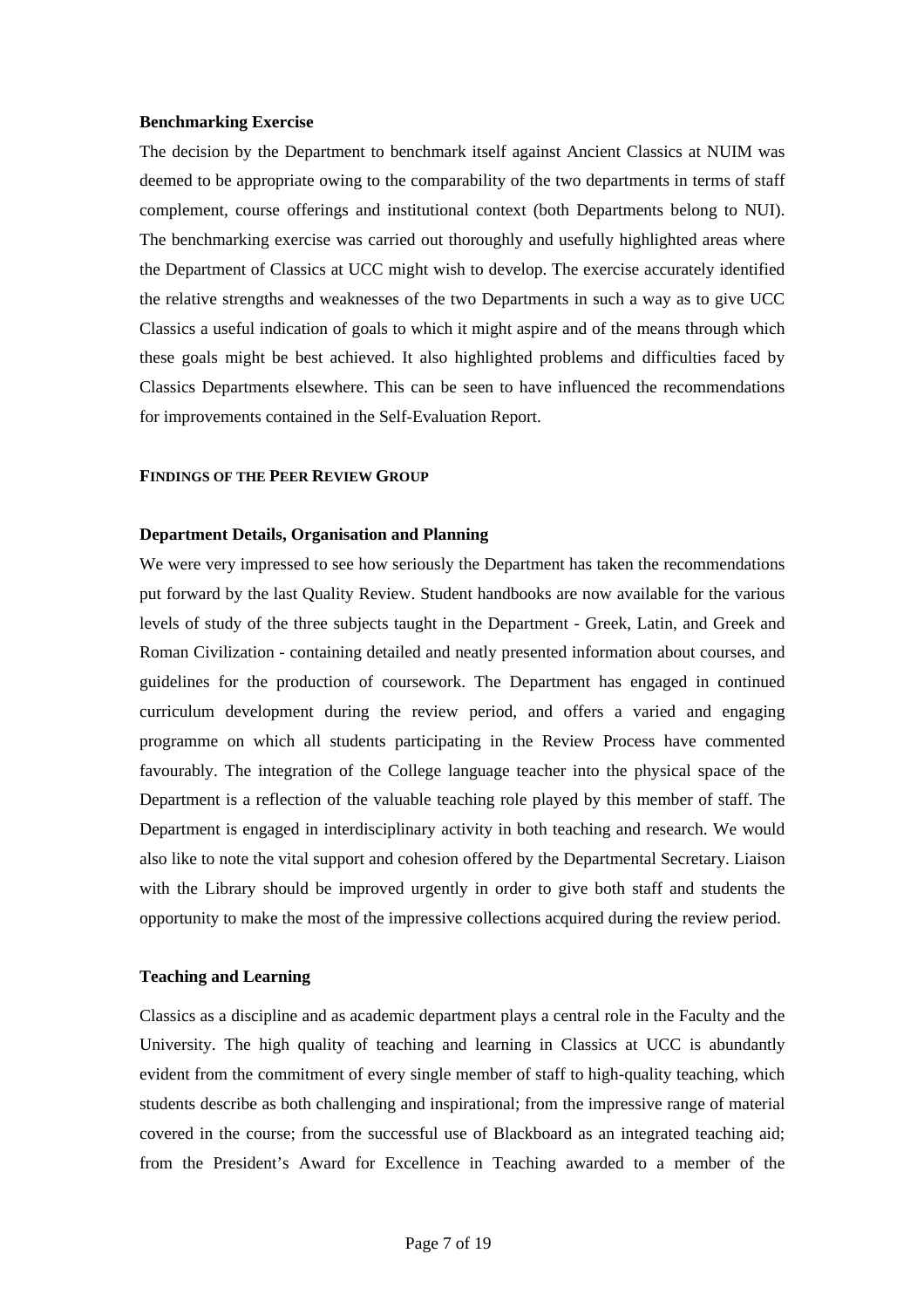department; and, last but not least, from the good relations that by all accounts characterise the exchanges between staff and students.

The development of the Greek and Roman Civilization programme is important but has to be seen in the context of timetabling issues and of staff resources. A need for modules in Classical art and architecture and material culture is particularly felt. The Department ought to take an imaginative and flexible approach to improve certain aspects of teaching and learning, and we have identified a few areas where this exercise can be carried out most effectively. These suggestions are highlighted in the Recommendations below.

#### **Research and Scholarly Activity**

Several members of staff have been very active in research and publication and in the very near future all staff will have published significant work of international importance. The Review Team was seriously concerned about the inaccurate and negative representation of the Department's scholarly output and engagement, which was given in the documents supplied by the Office of Vice-President for Research - for example, failure to mention one of the Department's major research strengths (Late Antiquity); incorrect numbers of staff factored in the calculation of research output; inadequate weight assigned to the UK RAE deadline of 2007 in the graph intended to visualize the publication pattern in the review period. We would like to rectify this picture with the findings of our Review, as follows: research awards, grants and the impressive record of international conferences hosted in the Department during the review period, not least the hosting of the major international Celtic Conference in Classics in July 2008; the importance of the Centre for Neo-Latin Studies, with its research activity at postgraduate and staff level, graduate seminars, PhDs completed and in progress, and forthcoming publications.

In terms of research strategy, the Department has succeeded in creating a unique and international resource through the acquisition of the "Transmissions and Transformation of the Ancient World" collection with the support of PRTLI funding, although the limited accessibility of this collection is highly problematic (see below). We also note that concerns about staffing raise wider concerns about future research productivity. The question of Sabbatical Leave, which is key to the full integration of research and teaching in the Humanities, still needs to be addressed at University level. The current position of UCC, with its emphasis on replacement-teaching costs, appeared to us out of line with the policy of a research-driven institution.

We also point out that while the number of PhD students is commensurate with the output of similarly sized Classics departments in Ireland and in the UK, the Department needs to look at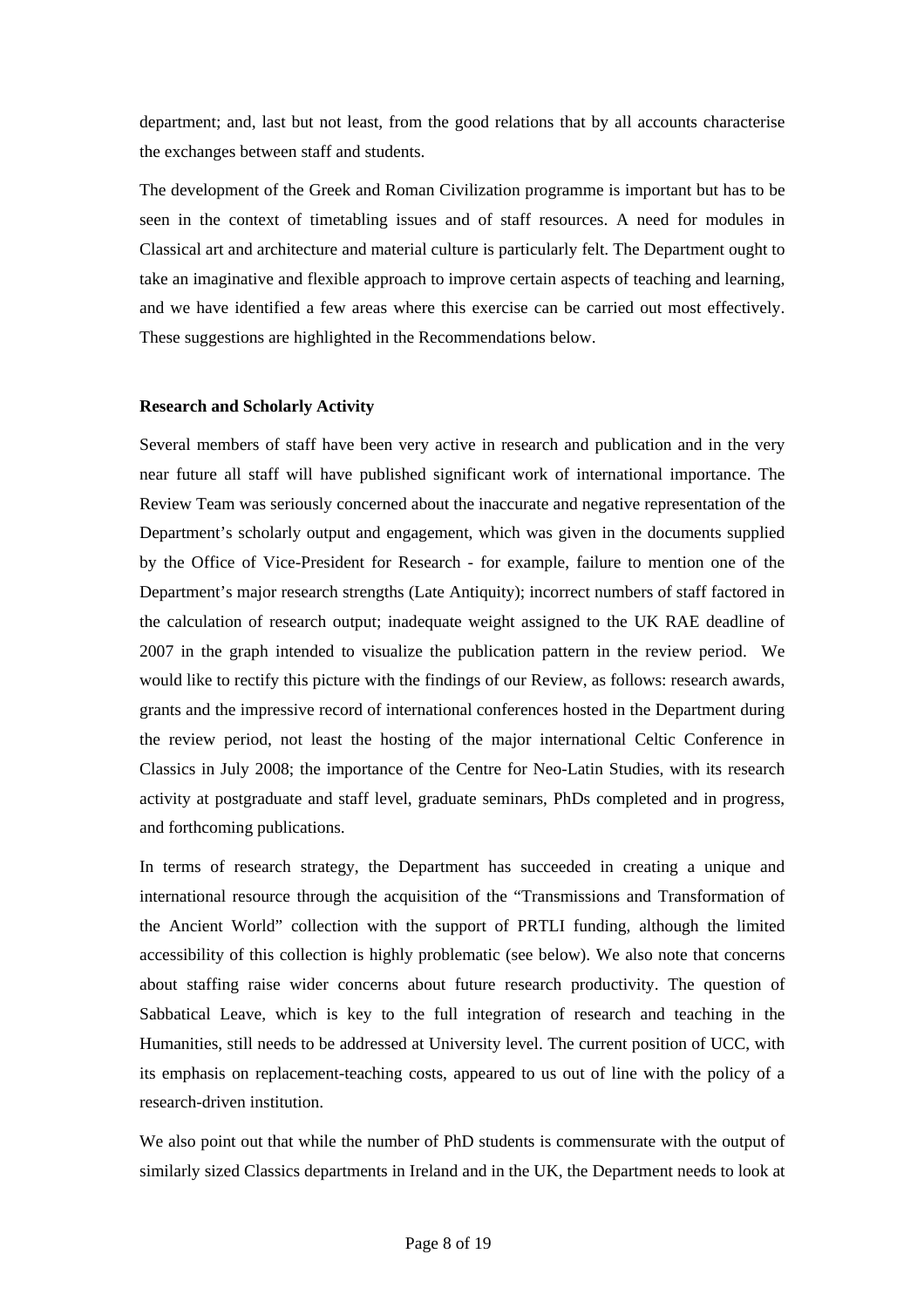graduate recruitment strategies and improve the visibility of research options in Classics for prospective students within the University, in the country and internationally.

## **Staff Development**

In context of current staffing uncertainties the University must be pressed to fill the forthcoming vacancies, otherwise the Department will not be able to fulfil its functions. The lack of senior ranking staff in the Department is a reason for serious concern that should be addressed at University level as a matter of extreme urgency. The Department needs to be supported in seeing the relevance of staff development in teaching and learning and a more formal system of staff mentoring, including the production of a staff handbook. We noted that the special skills of the College Language Teacher are crucial to the functioning of the Department.

#### **External Relations**

Extramural activity is carried out by the Department most satisfactorily. The setting up of courses on outreach programmes is highly commendable, especially given the Department's limited staffing resources, and has been commented on very favourably by some of the stakeholders involved in the Review process. Some members of the Department are actively involved in the work of the Classical Association of Ireland, including the editorship of the journal *Classics Ireland*. The Summer School is a meritorious and hugely successful undertaking, which has the added value of attracting international visitors to UCC.

Provision of modules that can be taken with other Departments and of language training for undergraduates and postgraduate students across the Faculty and indeed the University is a strength that should be publicised more effectively.

On the whole the Department still needs to work on marketing and recruitment strategies, on periodic attendance at local guidance counsellor meetings and on other activities that would bring about an awareness of its presence within and beyond the boundaries of the University.

#### **Support Services**

Undoubtedly teaching and learning activities in the Department suffer from serious problems of resource availability, especially owing to the organization and accessibility of the material in the Library. The acquisition of the "Transmission and Transformation of the Ancient World" collection, which comprises an extraordinary range of up-to-date teaching material and international research tools, was a major achievement that placed UCC in a position of unique strength in Ireland. Library policy, however, appears to have been implemented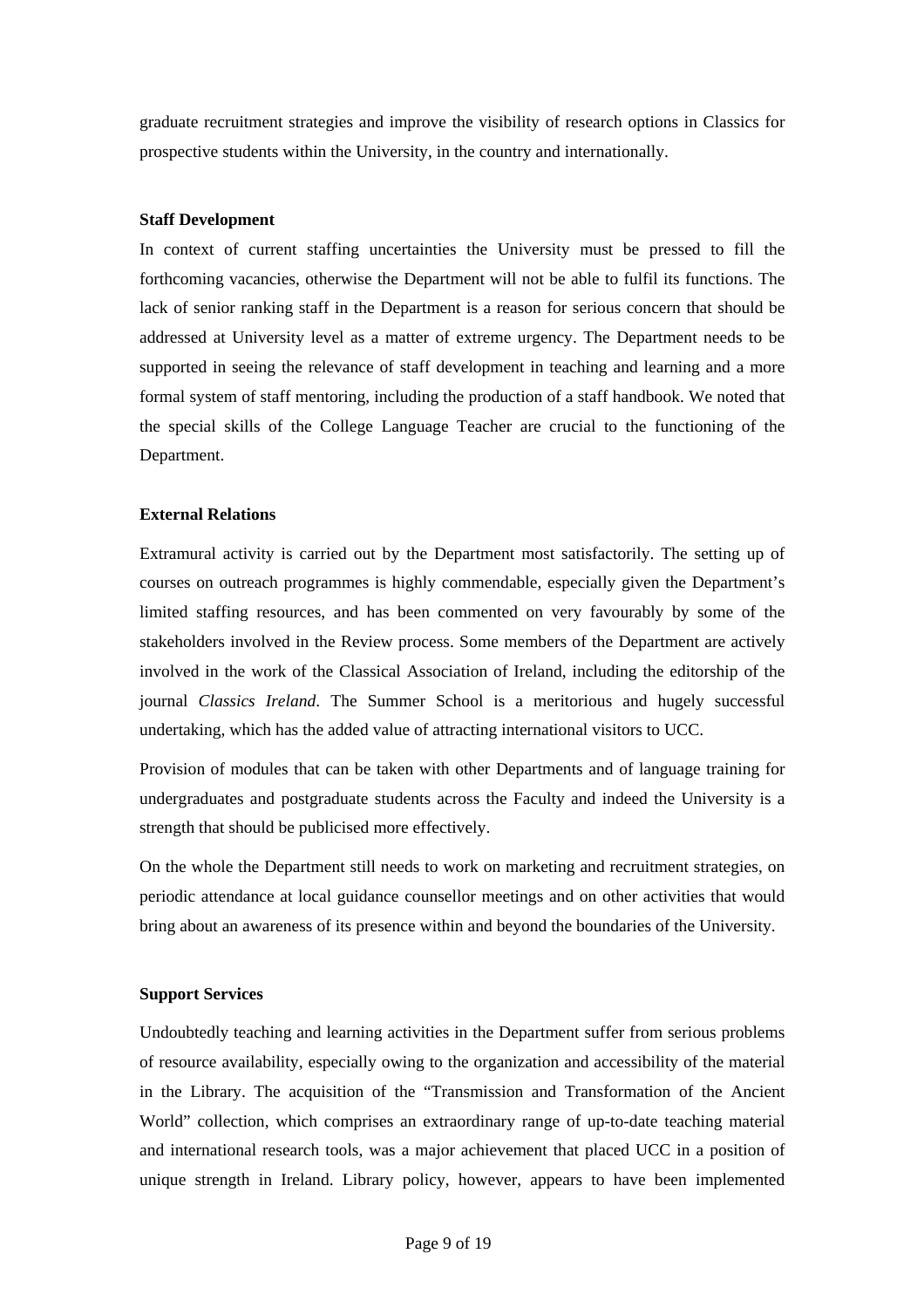imperfectly. The shelving of texts is inadequate to meet either staff or students needs, failing to give a comprehensive view of contemporary scholarly work on the various subjects of Classics as a discipline: up-to-date texts, translations, commentaries and studies (the "Transmission and Transformation" collection) are kept on restricted or closed access in the basement (in spite of original intentions, as evidenced by the collection's bookplate, to integrate the collection with other holdings on open access), and can only be borrowed or photocopied using a system of 'concessionary loans', by which staff may apply to borrow a book (the system requires the sub-librarian responsible for the collection to read and approve every application); similarly while staff and students may not photocopy books themselves, there is a system by which library staff will photocopy a limited amount of material (depending on date, condition, etc.) for a charge; the open shelves on the third floor do not display a full set of Loebs, and present the viewer with old school editions of classical texts (Macmillans) and a very limited number of critical studies, thus misrepresenting the current state of research in Classics; closely related material is scattered in different sections and sometimes different floors in the Library (e.g. medical Latin and late Roman history). The sense of waste is particularly felt when examining the "Transformation and Transmission" Collection, which is a most impressive and enviable resource, resulting from the vision which informed the implementation of the last Peer Review Group's recommendations about a research library. The proposed plan of purchasing duplicates of works relevant to undergraduate studies struck this Peer Review Group as both unrealistic and unnecessary, when greater liaison between the Library and the Department would easily solve the problem of provision, organization and accessibility. Whilst fully appreciating the difficulties of accommodating a valuable collection of considerable size (and purchased under a separate budget) into the permanent display on the third floor, we felt that Library policy directed towards the creation of a truly effective resource for UCC students and staff - and, it was noted, a magnificent resource for Classics researchers from all over Ireland and the UK would be in the interest of everyone involved.

The report received by the Peer Review Group concerning research activities in the Department strongly suggests that there needs to be greater clarity and liaison between the office of the Vice-President for Research and the Department. Serious inaccuracies in the representation of the Department's research areas and publications would indicate that the University does not fully appreciate the contribution of the Classics Department to the research culture in the College and in the University as a whole.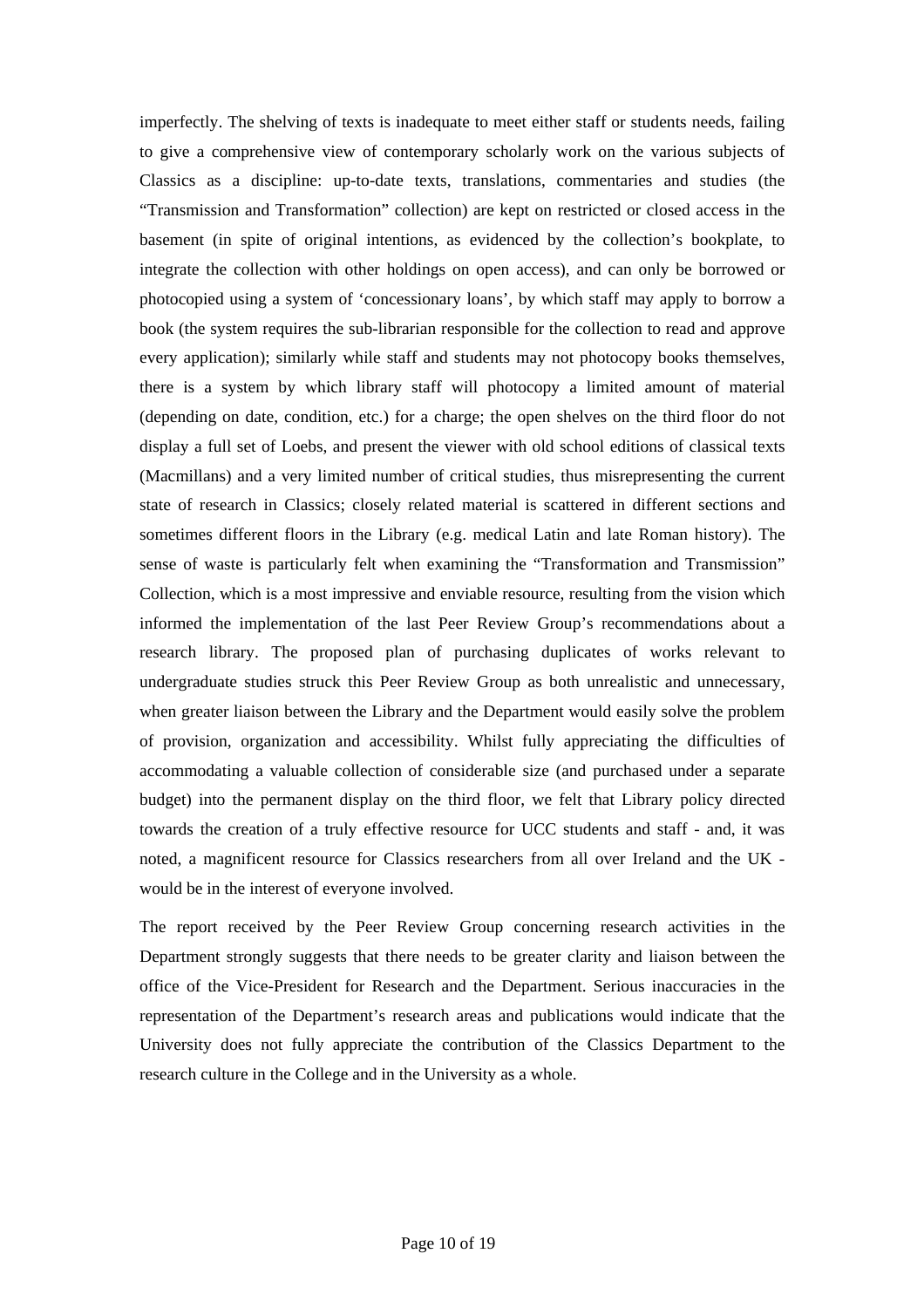#### **Staffing**

The Department has been functioning on very limited staff resources, nevertheless covering a wide range of subject areas in their teaching and research activities (Latin and Greek languages and literatures, Roman history, mythology, reception). The recent departure of the Professor and imminent retirement of two Lecturers jeopardise the continuity of such activities, unless positions are preserved and filled as soon as possible. No doubt exists as to the priority of appointing a new Chair in Classics and as to the primacy of Greek and Latin language teaching; at the same time, the Department should explore the possibility of joint appointments with cognate departments, for instance History of Art.

#### **Accommodation**

We noted that the quality of physical space in the Department remains unsatisfactory, especially with regards to sound proofing of rooms. We were also made aware of existing uncertainties about the retention of the office space following the imminent departure of permanent members of staff. The lack of a dedicated space in the Department that could host seminars and events was noted as a regrettable obstacle to the visibility of Classics initiatives within the University.

#### **Financing**

Like other academic units in the Arts and Humanities, Classics is a strategically 'non-profit' department. The evaluation of its viability subject to RAM (Resource Allocation Model) and related support at College level are at the discretion of the Head of College. The College of Arts, Celtic Studies & Social Sciences is in a surplus situation. The University currently protects the Department by charging a mere 10% of gross fee income as the contribution towards university overheads for the Summer School, which initiative makes a good profit every year. It is hoped that the College and University will maintain their subsidizing support to the most significant area of staff pay by ensuring base levels through the replacement of staff at this particular moment in the history of the Department.

#### **Communications**

The Department does not have a comfortable relationship with the College at the moment, mainly owing to the lack of formal transparent procedures for engaging with the College and the University at the appropriate decision-making level. The absence of the Professor appears to have been particularly damaging.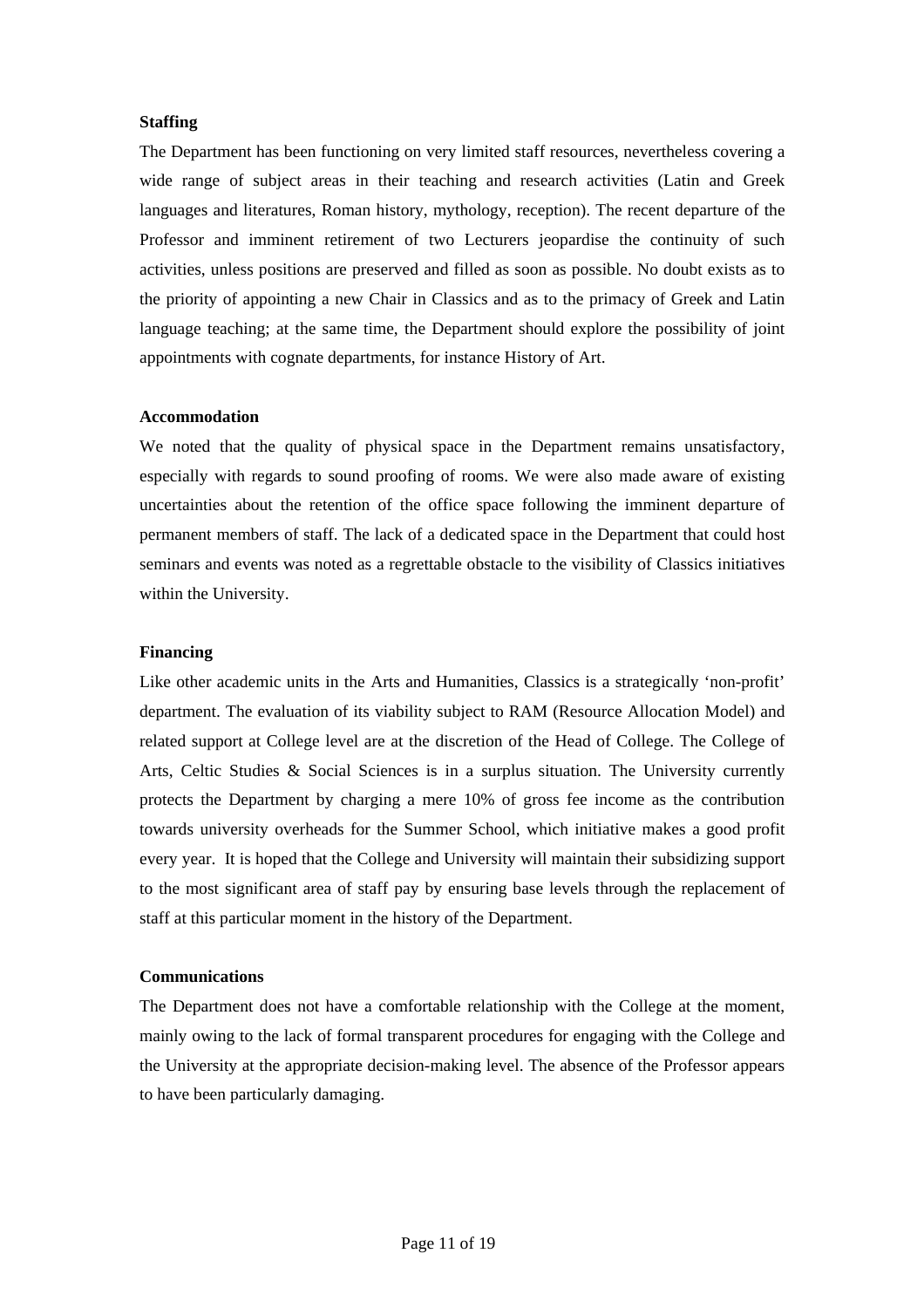# **Departmental Co-ordinating Committee and methodology employed in the preparation of the Self-Evaluation Report**

The Peer Review Group was satisfied that the Self-Evaluation Report was a comprehensive, well-structured and easily accessible document presented with clarity and wealth of detail. The amount of work that went into its preparation was much appreciated, as the document provided a firm basis for the discussions and interviews conducted by the Peer Review Group. The organisation of the Self-Evaluation Report and the collaborative process followed in its preparation assisted the reviewers in appreciating the perspective of staff, and the detailed appendices gave an opportunity to see how the Department and its activities are viewed by the students.

#### **RECOMMENDATIONS FOR IMPROVEMENT**

#### **Recommendations for improvement made by the Department**

The Peer Review Group discussed in detail all recommendations made in the Self-Evaluation Report and endorsed the following, with some amendments:

- 1. **Chair:** Management should reach a firm decision concerning the future of the departmental Chair as soon as possible, in order to facilitate proper planning within the Department (see also below, Peer Review Group's Recommendations, No. 1);
- 2. **'Schoolification':** Management should encourage the Departments of History and English to reconsider their position not to accept the Department of Classics as part of a larger school, however named (see also below, Peer Review Group's Recommendations, No. 3);
- 3. **Support of Language Departments:** Management should reach a firm decision as soon as possible concerning the degree to which they will allow non-language departments within the College of ACSSS to support the activities of language departments, so that language departments are set clear and feasible financial targets;
- 4. **Flexibility in Module Offering**: (a) that there should be a mechanism in place to allow a change in some of the modules offered by a department even at a relatively late stage, so as to facilitate new or temporary staff to teach within their broad areas of expertise, thereby ensuring the quality of the teaching and learning process for all concerned (see also below, Peer Review Group's Recommendations No. 6); (b) that departments or disciplines have the option of not running undersubscribed modules if in line with standards recommended by College policy;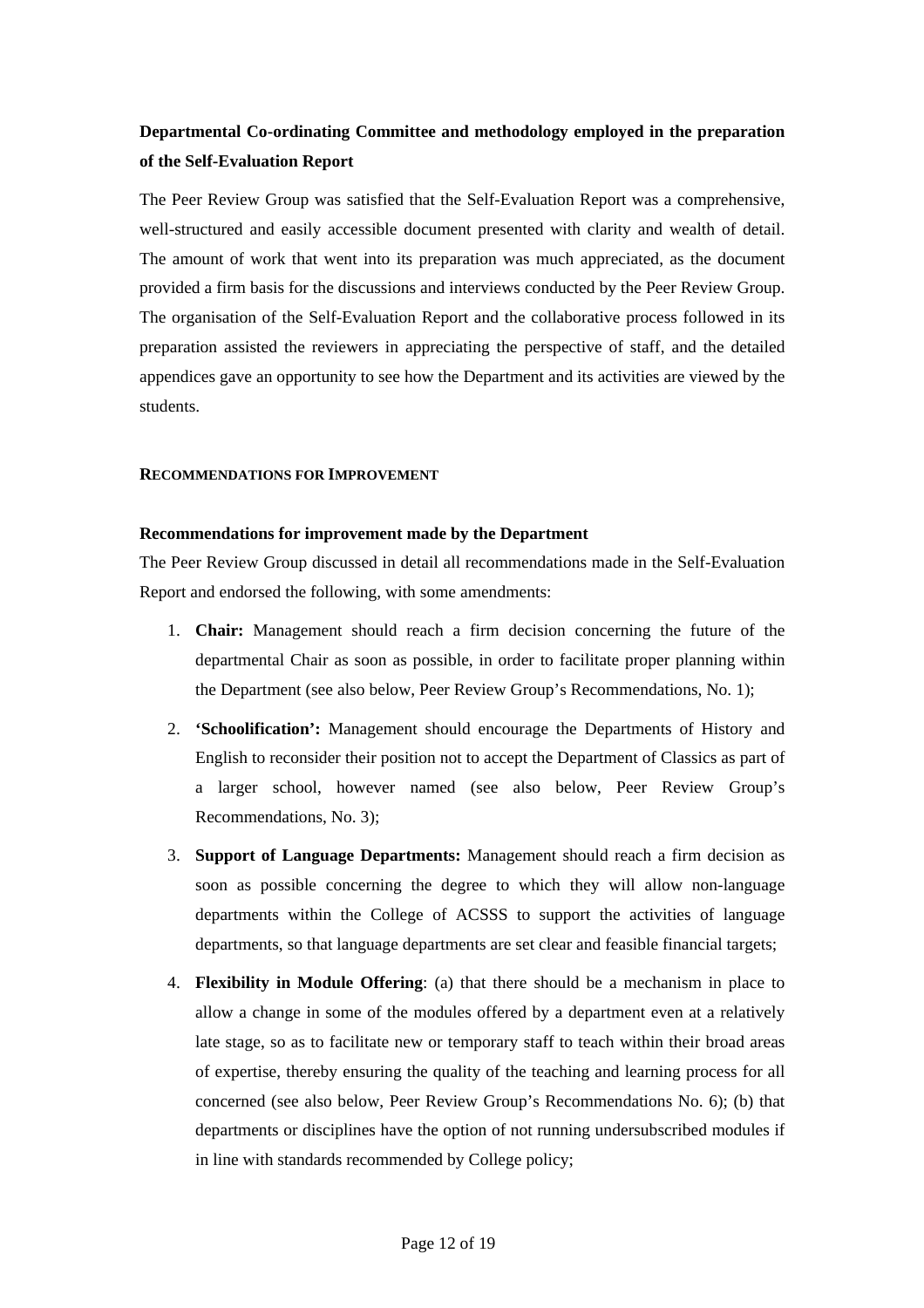- 5. **Leave of Absence for Research:** it is highly desirable that the University develop an efficient system of sabbatical leave so that all members of staff in smaller departments can afford to avail of it (see also below, Peer Review Group's Recommendations, No. 4);
- 6. **Interdisciplinarity:** the management of the College of CACSSS should actively encourage joint-appointments between different departments or disciplines, even where these are finally located in different schools (see also below, Peer Review Group's Recommendations, No. 5);
- 7. **Timetable:** the management of the College of ACSSS should consider such adjustments to the college timetable as would demonstrably increase student numbers in First Year;
- 8. **Space:** the space committee should allow the Department (a) to retain the office due to be vacated by C. McCallum-Barry as a Part-Time Lecturer' Office; (b) to retain the office due to be vacated by Professor K. Sidwell for the continued use of whoever should act as Head of Department; (c) to use the room released by the staff member acting as Head of Department as the Departmental Postgraduate Room. It would be highly desirable that the space committee also allocate the half-office vacated due to the resignation of Dr. D. Caulfield to a member of a cognate discipline.

# **Recommendations for improvement made by Peer Review Group**

# **1. Chair of Classics**

The Department needs a Chair. The physical absence of the Chair creates immediate and longer-term problems of strategic planning, weakens the perception of subject leadership, and undermines the Department's influence in the University and beyond. We would recommended that the title be changed from 'Professor of Greek and Latin' to 'Professor of Classics', so as to give a clearer and fuller representation of the research and teaching activities of the Department, and to produce a leadership figure that would be more immediately identified with the Department.

# **2. Staffing**

The University must give firm commitments about staffing levels within the Department.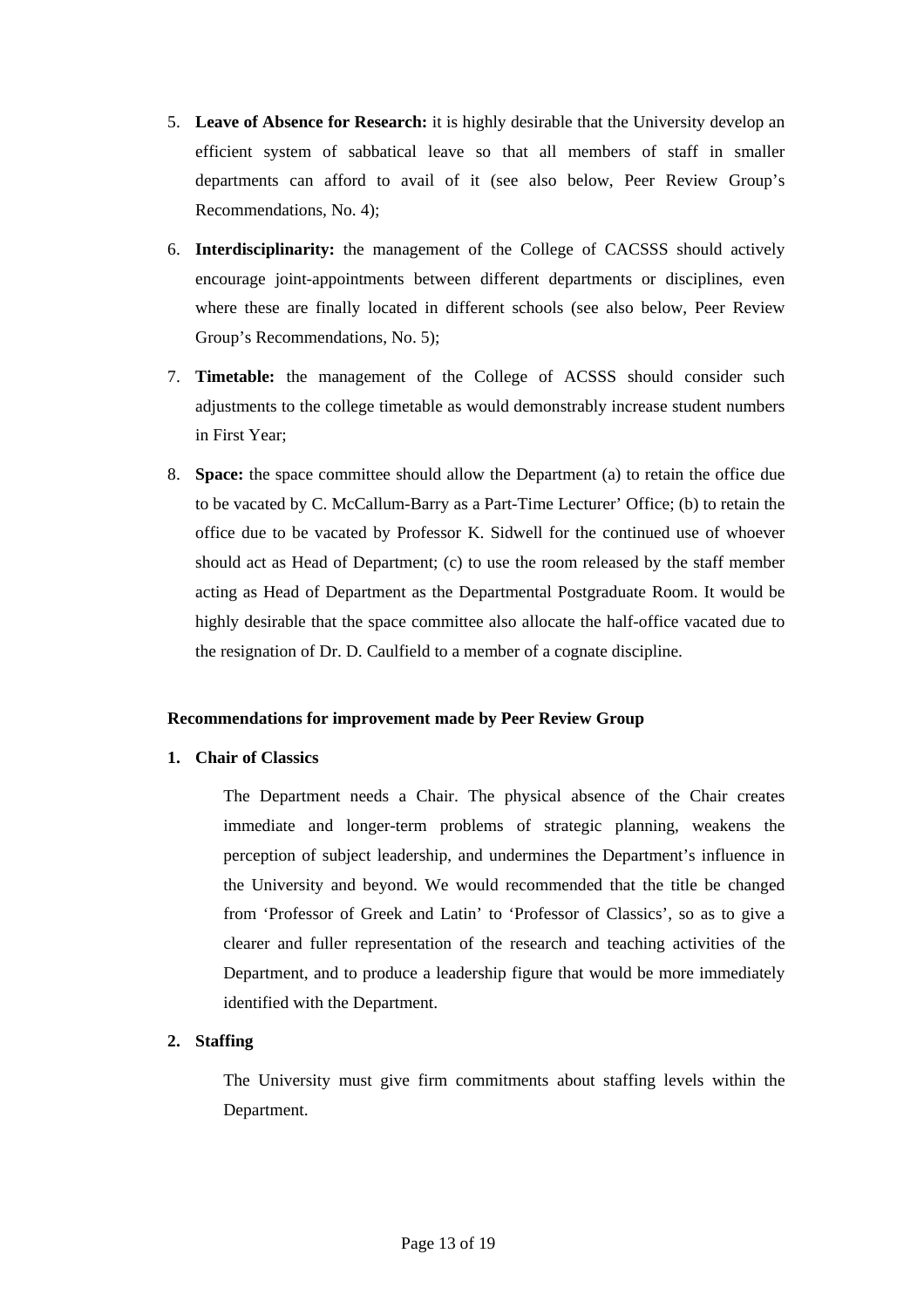# **3. 'Schoolification'**

This question needs to be addressed urgently. There must be a commitment to language teaching in whatever arrangement is made about the progression from Department to Discipline within a School. It is vital that the Department of Classics as part of a School retain its prerogative to teach languages as an essential part of its role and contribution to the School. The centrality of the classical languages in the Humanities makes this contribution relevant to whatever School the Department goes into.

#### **4. Research support**

Sabbatical leave is key to the healthy development of a research-driven Department and its successful integration in an institution committed to excellence in Research and Innovation in Teaching and Learning as stated in the University Mission Statement. We would strongly recommend that the University view sabbatical leave for research as a buttress, rather than a privilege, in the building of high-standard academic profiles.

#### **5. Centre for Neo-Latin Studies**

Given the amount of investment in this initiative, which established UCC Classics as leaders in the field of Neo-Latin studies in the country, possibilities should be actively explored as to how the Department might bring this project forward in collaboration with the new Professor of Renaissance Studies. We note our disappointment that the mandatory requirements for this position have been significantly tempered. We would strongly recommend that the holder of the position should have appropriate qualifications and expertise in the Classical languages and in the specialised skills that are necessary for advanced research on the original texts in this area. The Department should continue to play an active role in the cooperation between classical and historical scholarship that is necessary to advance, promote and publicize the work of the Centre. The collection, translation, interpretation and digitisation of literary texts and historical sources written in Latin - the language of scholarly communication in early modern Europe - is an invaluable contribution to our understanding of the Classical tradition and its relevance to Ireland within a European context.

#### **6. Curriculum Development**

We give a number of recommendations concerning improvements of course curriculum: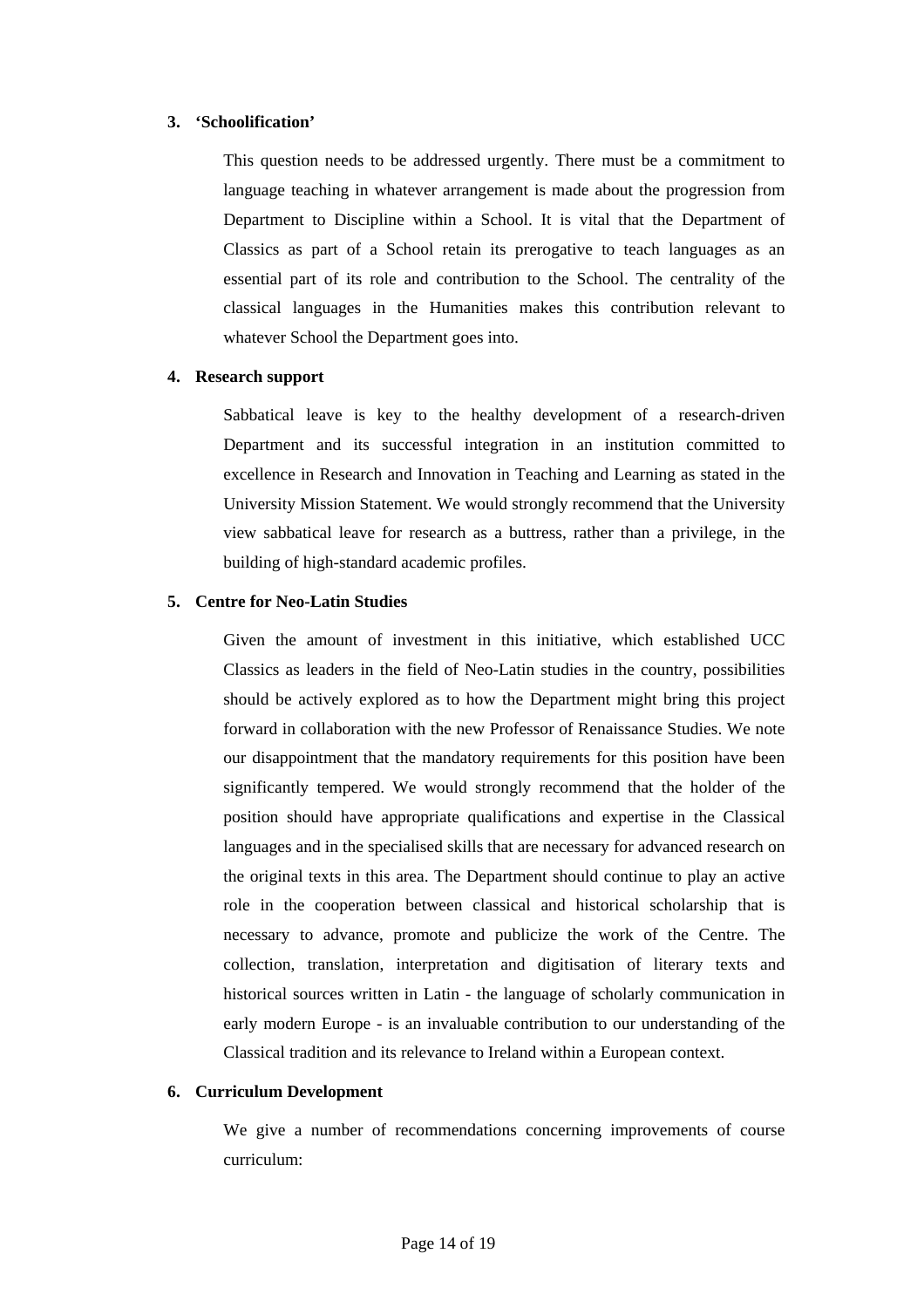(a) **A research project element**, in the form of an extended essay on an assigned historical or literary topic, may be offered in Third Year in place of a taught module. This format would achieve a number of desirable results such as wider choice to Final Year students and identification of potential postgraduate students;

(b) **Module descriptions** in the College Calendar need not be as prescriptive as they currently are, to allow for greater flexibility; full details of course content would be provided in the Department's Student Handbooks;

(c) Possibilities of **combined teaching of shared elements in literature and language modules** should be explored with a view to enabling further flexibility; cyclical teaching should be investigated, but should bear in mind issues of academic progression, especially relevant in philological and historical subjects;

(d) The relevance of Classics subject to other disciplines should be emphasised by formalizing the **offer of Greek and Roman Civilization modules (e.g. ancient history) to other departments**; potential for reciprocal arrangements with other Departments should also be explored, while bearing FTE considerations in mind.

# **7. Library**

It is of paramount importance that the Department entertain closer liaison with the library in order to resolve issues of accessibility and organisation of fundamental resources. The appointment of a departmental Library Liaison person other than the Head of Department is desirable.

# **8. Recruitment Strategy**

The Department must develop a system of proactive recruitment of students into Second and Third Year programmes and into postgraduate programmes. The highly positive feedback given by students to the Peer Review Group suggests that current and former students would provide an ideal source of 'marketing resources', to be entered in promotional packs and/or engaged in orientation sessions. Such information should also indicate how Classical subjects can contribute to career options.

# **9. Summer School**

The Greek and Latin Summer School is always heavily oversubscribed, a fact which is testament to the international success of this Cork initiative. We would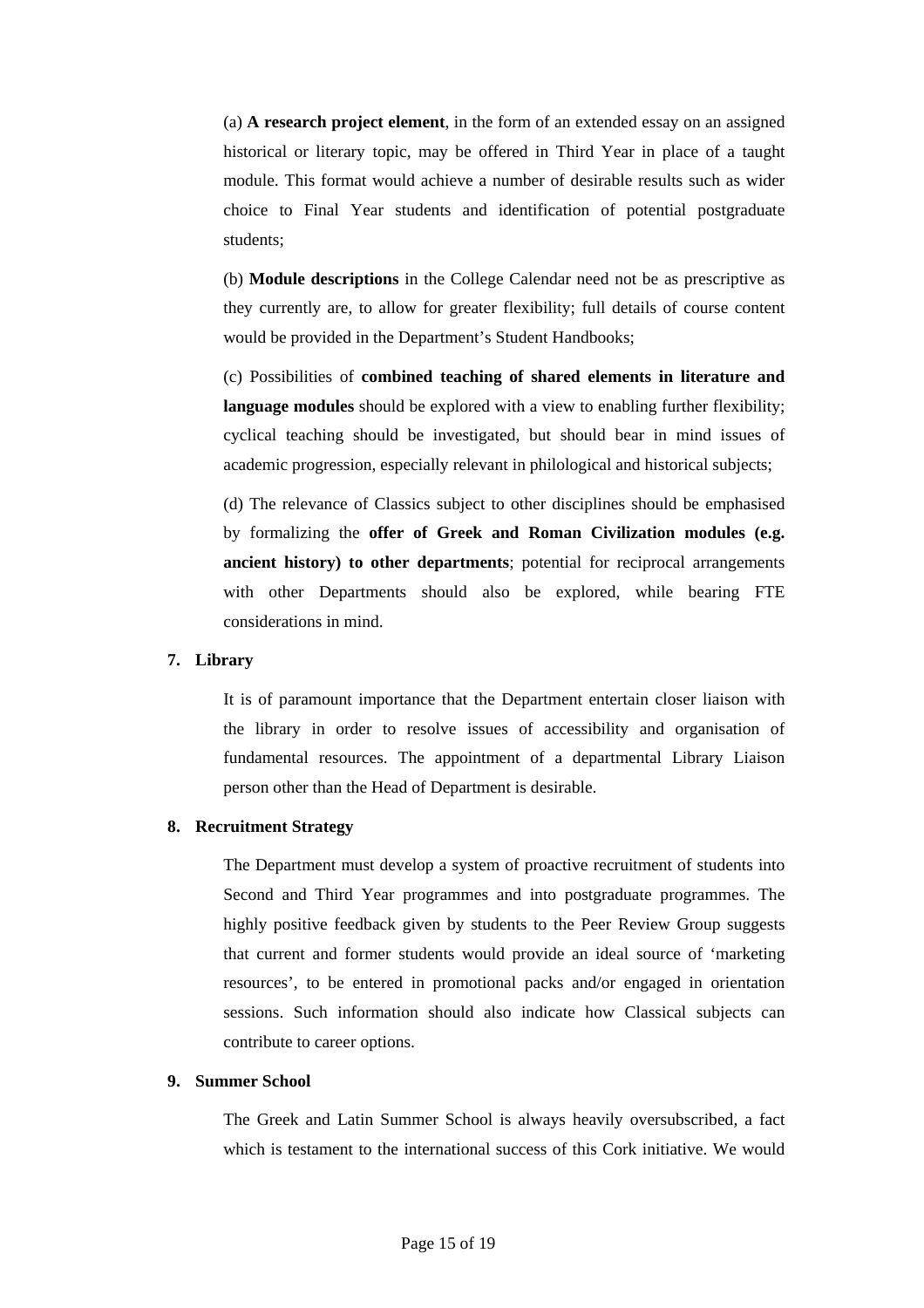recommend that the Department consider expanding the Summer School, subject to feasibility in terms of staffing, finance and space.

# **10. Publicity**

The Department needs to be more active in promoting its own activities within and outside the University.

# **11. Support from the Institution**

The University needs to take seriously the support it offers to the Department of Classics, not least in view of the reputation of the University in wider terms: it is the University's academic responsibility to treasure UCC's inheritance and to guide its students towards a better understanding of the Europe of which it is a part.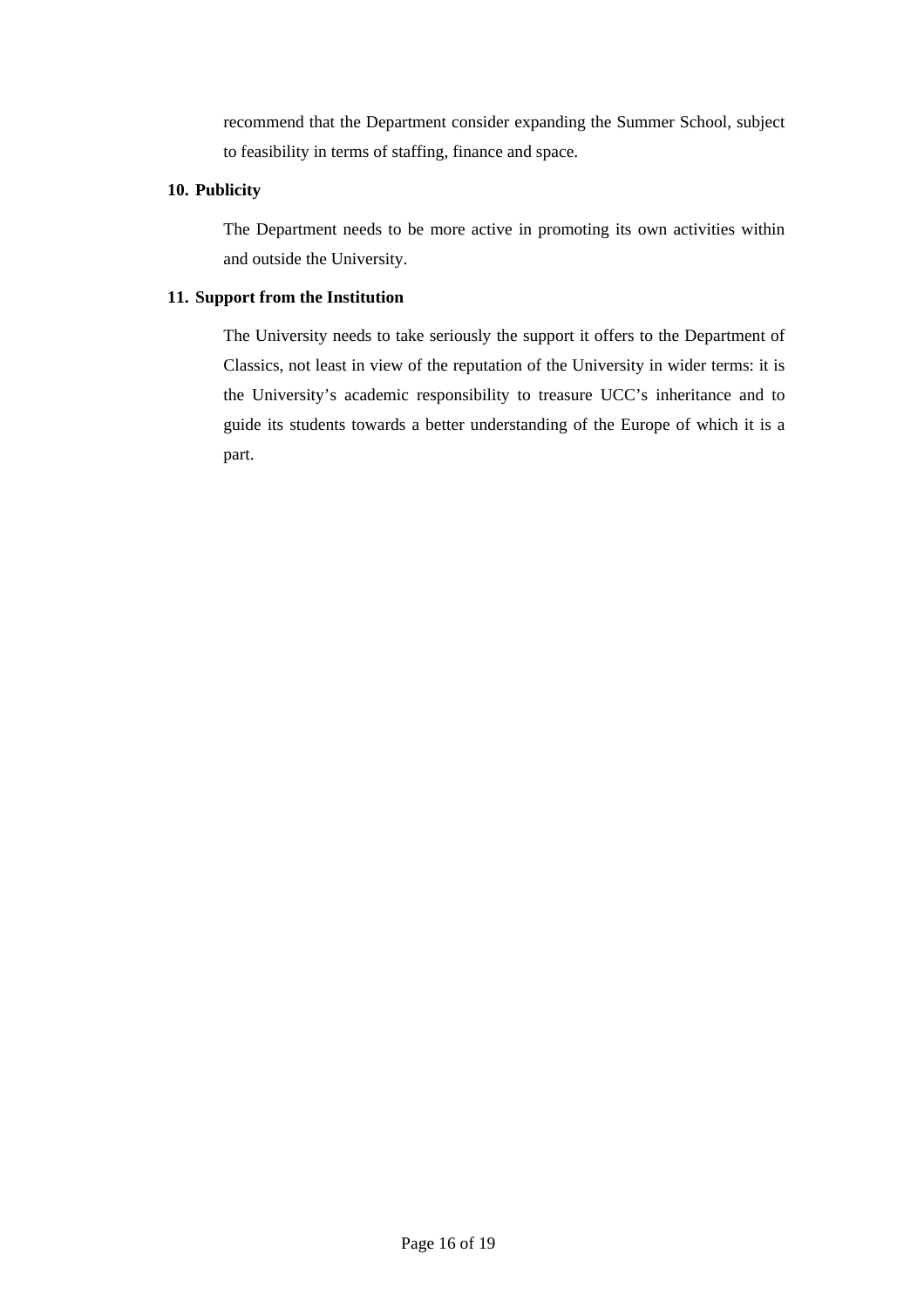# **Appendix A**

# **DEPARTMENT OF CLASSICS**

# **PEER REVIEW GROUP SITE VISIT TIMETABLE**

| In Summary          |                                                                                                                                                                                                                                                                                                                  |
|---------------------|------------------------------------------------------------------------------------------------------------------------------------------------------------------------------------------------------------------------------------------------------------------------------------------------------------------|
| Sunday 9 March:     | The Peer Review Group arrives at the Kingsley Hotel for a<br>briefing from the Director of the Quality Promotion Unit,<br>followed by a meal with the Departmental Co-ordinating<br>Committee.                                                                                                                   |
| Monday 10 March:    | The Peer Review Group considers the Self-Evaluation Report<br>and meet with departmental staff and student and stakeholder<br>representatives. A working private dinner is held that evening for<br>the Peer Review Group.                                                                                       |
| Tuesday 11 March:   | The Peer Review Group meet with relevant officers of UCC. An<br>exit presentation is given by the Peer Review Group to all<br>members of the Department. A working private dinner is held<br>that evening for the Peer Review Group in order to finalise the<br>report. This is the final evening of the review. |
| Wednesday 12 March: | External Peer Review Group members depart.                                                                                                                                                                                                                                                                       |

| <b>Sunday 9 March 2008</b> |                                                                                                                                                                                                                                                                                   |
|----------------------------|-----------------------------------------------------------------------------------------------------------------------------------------------------------------------------------------------------------------------------------------------------------------------------------|
| $16.00 - 18.00$            | Meeting of members of the Peer Review Group<br>Briefing by Director of Quality Promotion Unit, Dr. Norma Ryan.<br>Group agrees final work schedule and assignment of tasks for the following 2 days.<br>Views are exchanged and areas to be clarified or explored are identified. |
| 19.00                      | Dinner for members of the Peer Review Group and Head of Department and<br>Departmental Co-ordinating Committee.                                                                                                                                                                   |
|                            | Departmental Co-ordinating Committee:                                                                                                                                                                                                                                             |
|                            | Dr David Woods                                                                                                                                                                                                                                                                    |
|                            | Mr John Barry<br>٠                                                                                                                                                                                                                                                                |
|                            | Ms Carmel McCallum-Barry<br>$\bullet$                                                                                                                                                                                                                                             |
|                            | Dr Carl O'Brien                                                                                                                                                                                                                                                                   |
|                            | Dr. Konstantin Doulamis                                                                                                                                                                                                                                                           |
|                            | Ms Olive O'Flaherty<br>$\bullet$<br>Ms Vicky Janssens                                                                                                                                                                                                                             |
| Monday 10 March 2008       | Venue: Bearra Room, Áras na Mac Léinn                                                                                                                                                                                                                                             |
| $08.30 - 09.00$            | Convening of Peer Review Group and consideration of Self-Evaluation Report                                                                                                                                                                                                        |
| $09.00 - 09.30$            | Dr. David Woods, Acting Head of Department                                                                                                                                                                                                                                        |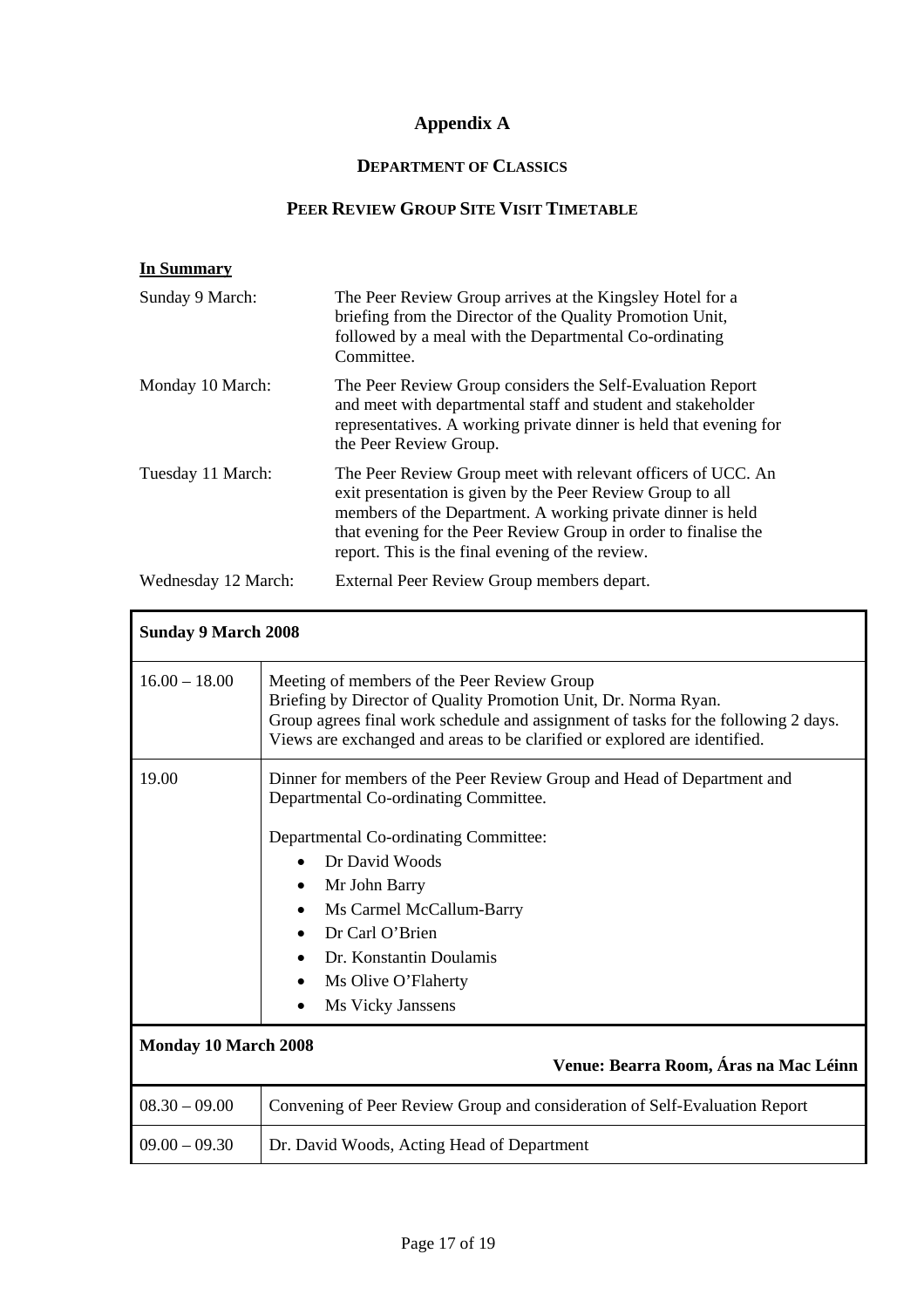| $09.30 - 10.30$                                                       | <b>Meeting with all Departmental Staff</b><br>Dr. Konstantin Doulamis<br>Mr. John Barry<br>Ms. Carmel McCallum-Barry<br>Dr. Carl O'Brien<br>Ms. Olive O'Flaherty<br>Ms. Vicky Janssens<br>Dr. David Woods                                                                                                 |  |
|-----------------------------------------------------------------------|-----------------------------------------------------------------------------------------------------------------------------------------------------------------------------------------------------------------------------------------------------------------------------------------------------------|--|
| $10.30 - 11.00$                                                       | Tea/coffee                                                                                                                                                                                                                                                                                                |  |
| $11.00 - 13.00$                                                       | Private meetings with members of staff<br>11.15: Dr. Carl O'Brien<br>11.00: Dr. Konstantin Doulamis<br>11.30: Ms. Carmel McCallum-Barry<br>11.45:<br>12.00: Ms. Olive O'Flaherty<br>12.15: Mr. John Barry<br>12.30: Ms. Vicky Janssens                                                                    |  |
| $13.00 - 14.00$                                                       | Working private lunch for members of Peer Review Group                                                                                                                                                                                                                                                    |  |
| $14.00 - 14.30$                                                       | Professor David Cox, Head of College of Arts, Celtic Studies and Social Sciences                                                                                                                                                                                                                          |  |
| $14.30 - 15.00$                                                       | Professor Peter Kennedy, Vice-President for Research Policy & Support                                                                                                                                                                                                                                     |  |
| $15.00 - 15.30$                                                       | Representatives of $1st$ and $2nd$ Year Students<br>Reynold Lomardi (GR1001)<br>Eileen Hegarty (LT2)<br>Jerry O'Dwyer (GR2)<br>Brigid Walsh (LT1001)                                                                                                                                                      |  |
| $15.30 - 16.00$                                                       | Representatives of 3 <sup>rd</sup> Year Students<br>Mariliis Roos (GR3)<br>John Keating (LT3)                                                                                                                                                                                                             |  |
| $16.00 - 16.30$                                                       | Representatives of Graduate Students<br>Sarah McAndrew (MA)<br>Nienke Tjoelker (PhD)                                                                                                                                                                                                                      |  |
| $16.30 - 16.50$                                                       | Professor Paul Giller, Registrar & Senior Vice-President                                                                                                                                                                                                                                                  |  |
| $17.00 - 18.30$                                                       | Representatives of external Stakeholders – all recent graduates<br>Mr. Michael O Geallabhain<br>Mr. Gerry McCarthy<br>Ms. Anne McCarthy<br>Mr. Diarmuid O Cathain<br>Ms. Geraldine Ni Cathain<br>Mr. Darragh Ryan<br>Ms. Jennifer O'Donoghue<br>Ms. Mary Doyle<br>Ms. Aoife O' Farrell<br>Mr. David Kiely |  |
| 19.00                                                                 | Meeting of Peer Review Group to identify remaining aspects to be clarified and to<br>finalise tasks for the following day, followed by a working private dinner.                                                                                                                                          |  |
| <b>Tuesday 11 March 2008</b><br>Venue: Bearra Room, Áras na Mac Léinn |                                                                                                                                                                                                                                                                                                           |  |
| $08.30 - 09.00$                                                       | Convening of Peer Review Group                                                                                                                                                                                                                                                                            |  |
| $09.00 - 09.30$                                                       | Professor Grace Neville, Vice-President for Teaching & Learning                                                                                                                                                                                                                                           |  |
| $09.30 - 10.00$                                                       | Visit to core facilities of Department, escorted by Dr. David Woods, Acting Head &<br>Ms. Olive O'Flaherty, Senior Executive Assistant                                                                                                                                                                    |  |